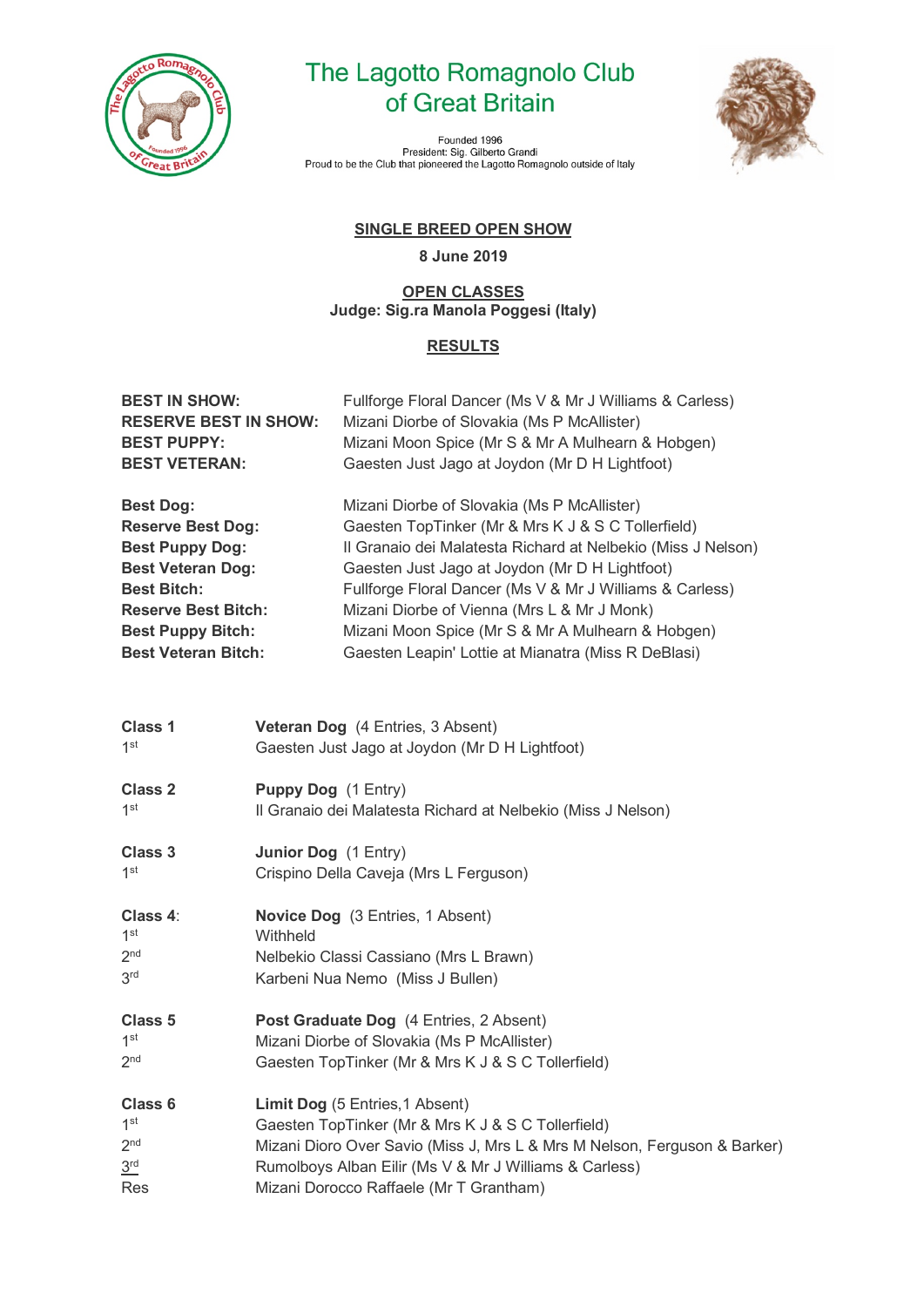| <b>Class 7</b>  | <b>Open Dog</b> (5 Entries, 3 Absent)                     |
|-----------------|-----------------------------------------------------------|
| 1 <sup>st</sup> | Withheld                                                  |
| 2 <sub>nd</sub> | Rumolboys Smart Spitfire (Ms V & Mr J Williams & Carless) |
| 3 <sup>rd</sup> | Carlo (Mr & Mrs T & J M Bates)                            |
| Class 8         | <b>Veteran Bitch (6 Entries 4 Absent)</b>                 |
| 1 <sup>st</sup> | Gaesten Leapin' Lottie at Mianatra (Miss R DeBlasi)       |
| 2 <sup>nd</sup> | Gaesten Born to Frisk (Mrs L Ferguson)                    |
| Class 9         | <b>Puppy Bitch</b> (5 Entries, 1 Absent)                  |
| 1 <sup>st</sup> | Mizani Moon Spice (Mr S & Mr A Mulhearn & Hobgen)         |
| 2 <sub>nd</sub> | Shinfield Lagotto Sorel (Mr & Mrs T & J M Bates)          |
| 3 <sup>rd</sup> | Grancanna Forli Cesena (Mrs A Kemp)                       |
| Res             | Dumdiddly Cocoa Chanel (Ms M Burgess)                     |
| <b>VHC</b>      | Dumdiddly Duchess Dior (Mrs C & Mr A Holmes)              |
| Class 10        | <b>Junior Bitch (8 Entries, 2 Absent)</b>                 |
| 1 <sup>st</sup> | Moonreed Bella (Mr M Light)                               |
| 2 <sub>nd</sub> | Bedeslea Tallulah (J Maclennan)                           |
| 3 <sup>rd</sup> | Gaesten Tatler's Tezza (Mrs A Worrall)                    |
| <b>Res</b>      | Dumdiddly Brown Sugar (Mr R Clayton)                      |
| <b>VHC</b>      | Nelbekio Devine Dellialah (Miss J Nelson)                 |
| Class 11        | Novice Bitch (5 Entries, 1 Absent)                        |
| 1 <sup>st</sup> | Acquitrino Phil's Ruby (Ms D & Mr R Hatch & Johnson)      |
| 2 <sub>nd</sub> | Mianatra Definitely Daisy (Miss R DeBlasi)                |
| 3 <sup>rd</sup> | Gaesten Tatler's Tezza (Mrs A Worrall)                    |
| Res             | Moonreed Warbler (Mr S & Mrs L Whittick)                  |
| Class 12        | Post Graduate Bitch (7 Entries, 3 Absent)                 |
| 1 <sup>st</sup> | Mizani Diorbe of Vienna (Mrs L & Mr J Monk)               |
| 2 <sub>nd</sub> | Mizani Diora Rose (Mr T Grantham)                         |
| 3 <sup>rd</sup> | Iteru Riccia Piattone (Mrs L Collis)                      |
| Res             | Gaesten Top Totty For Teamtot (Miss S Beazant)            |
| Class 13        | Limit Bitch (4 Entries, 2 Absent)                         |
| 1 <sup>st</sup> | Nelbekio Almost An Angel RL2 (Miss J Nelson)              |
| 2 <sub>nd</sub> | Gaesten Top Totty For Teamtot (Miss S Beazant)            |
| Class 14        | Open Bitch (5 Entries 1 Absent)                           |
| 1 <sup>st</sup> | Fullforge Floral Dancer (Ms V & Mr J Williams & Carless)  |
| 2 <sub>nd</sub> | Celise Nyah (Mr T & Mrs J M Bates)                        |
| 3 <sup>rd</sup> | Mizani Jola Briar (Mrs L Ferguson)                        |
| Res             | Mianatra Bound To Be Blossom (Miss R DeBlasi)             |

| <b>BEST HEAD:</b>     | Fullforge Floral Dancer (Ms V & Mr J Williams & Carless) |
|-----------------------|----------------------------------------------------------|
| <b>BEST COAT:</b>     | Mizani Diorbe of Slovakia (Ms P McAllister)              |
| <b>BEST MOVEMENT:</b> | Mizani Moon Spice (Mr S & Mr A Mulhearn & Hobgen)        |